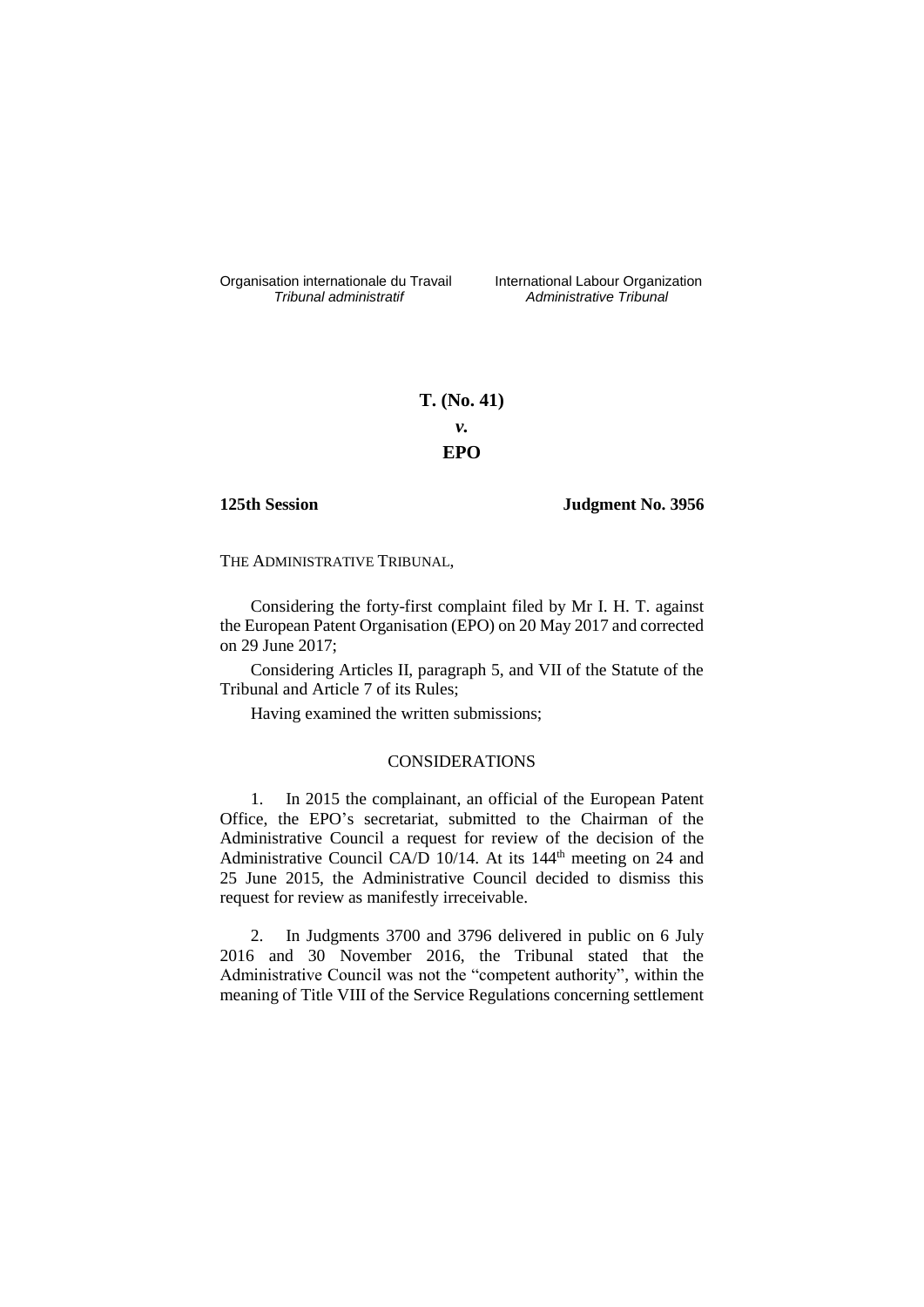#### *Judgment No. 3956*

of disputes, to examine a request for review filed by a staff member appointed by the President.

3. On 13 February 2017 the complainant was informed that the decision which the Administrative Council had taken at its 144<sup>th</sup> meeting was withdrawn, as it fell under the scope of Judgments 3700 and 3796. Therefore, his request for review of decision CA/D 10/14 was referred for consideration to the President, who was the competent appointing authority.

4. By a letter dated 12 April 2017, that he claims he received on 27 April, the complainant was informed that the President had decided to reject his request for review as manifestly irreceivable and, in any event, unfounded.

5. On 20 May 2017 the complainant filed his forty-first complaint. He considers that there has been an implied decision to reject his request for review that he claims he had notified to the EPO on 13 February 2017 and he bases his complaint on Article VII, paragraph 3, of the Statute of the Tribunal.

6. The complainant's approach is mistaken. The possibility of filing a complaint against an implied rejection is governed solely by the provisions of Article VII, paragraph 3, of the Statute, which states that an official may file such a complaint "[w]here the Administration fails to take a decision upon any claim of an official within sixty days from the notification of the claim to it". However, firm precedent has it that when an organisation forwards a claim before the expiry of the prescribed period of sixty days to the competent authority, this step in itself constitutes "a decision upon [the] claim" within the meaning of these provisions, which forestalls an implied rejection which could be referred to the Tribunal (see, on these points, Judgments 532, 762, 786, 2681 or 3034).

Given that the decision which the Administrative Council had taken on the complainant's request for review was withdrawn and that the complainant was informed on 13 February 2017 that the said request

2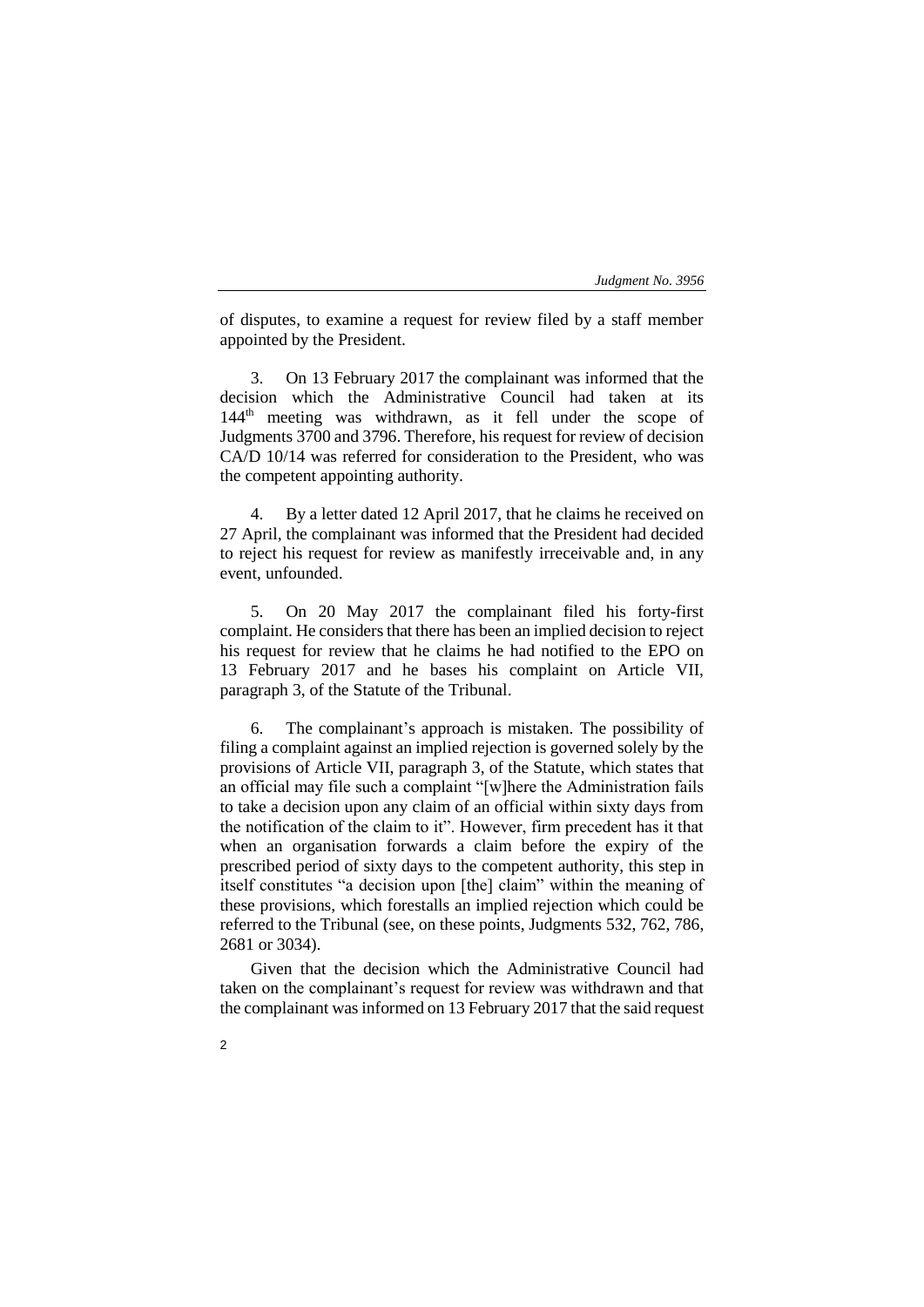### *Judgment No. 3956*

3

for review had been referred to the President, the complainant cannot rely on Article VII, paragraph 3, of the Statute in order to file a complaint with the Tribunal on the assumption that his request for review has been implicitly rejected.

7. Furthermore, the Tribunal notes that the letter of 12 April 2017, by which the complainant was informed that his request for review was rejected, states that, if the complainant wanted to challenge that decision, he could file an internal appeal with the Appeals Committee within a period of three months pursuant to Article 110 of the Service Regulations for permanent employees of the Office.

8. As the complainant has not exhausted the internal remedies available to him as required by Article VII, paragraph 1, of the Tribunal's Statute, his complaint is clearly irreceivable and must be summarily dismissed in accordance with the procedure set out in Article 7 of the Rules of the Tribunal.

9. In the circumstances, the complainant's request to join the present complaint with his thirty-third complaint is rejected.

# DECISION

For the above reasons, The complaint is dismissed.

In witness of this judgment, adopted on 10 November 2017, Mr Giuseppe Barbagallo, President of the Tribunal, Ms Dolores M. Hansen, Judge, and Sir Hugh A. Rawlins, Judge, sign below, as do I, Dražen Petrović, Registrar.